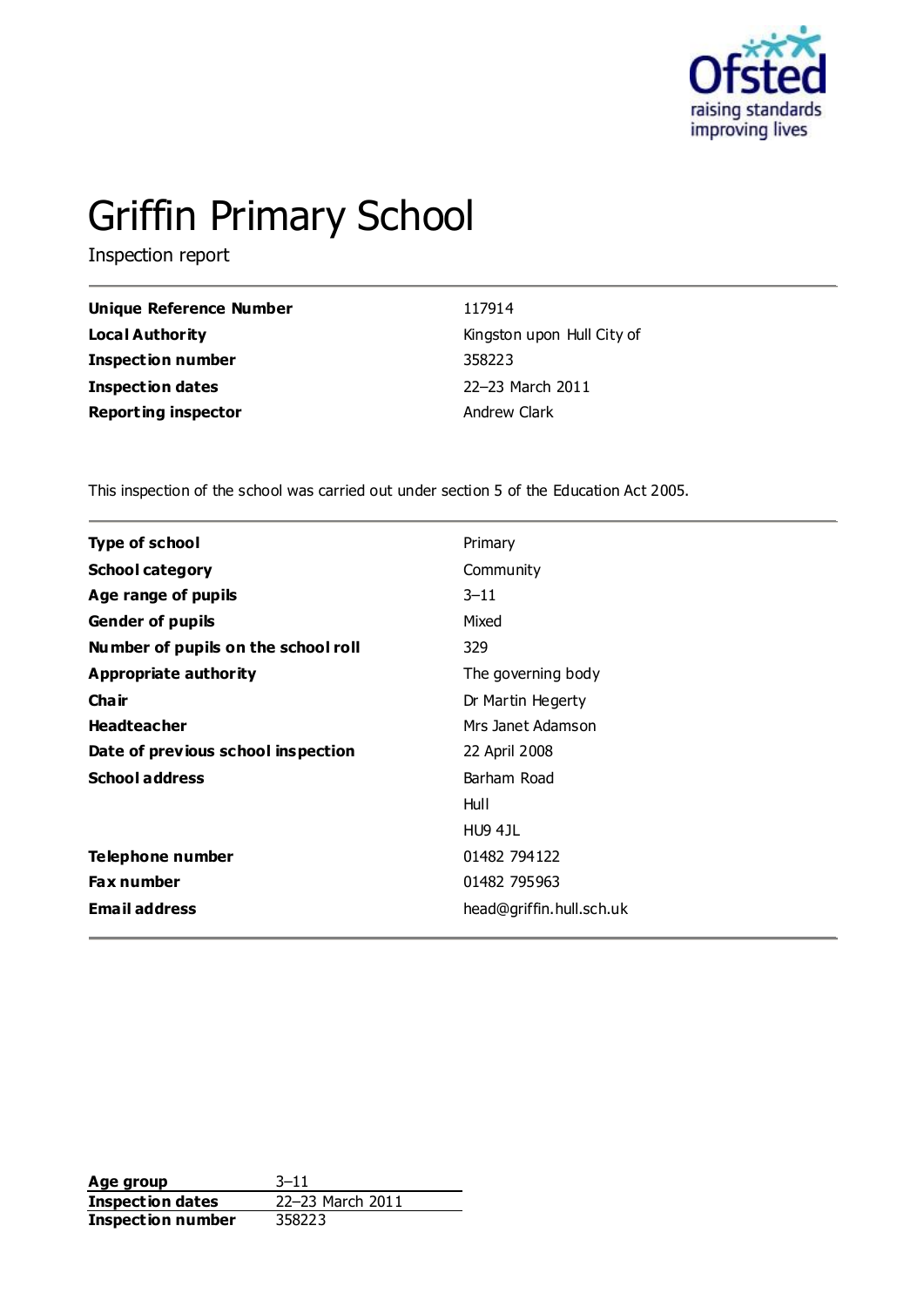The Office for Standards in Education, Children's Services and Skills (Ofsted) regulates and inspects to achieve excellence in the care of children and young people, and in education and skills for learners of all ages. It regulates and inspects childcare and children's social care, and inspects the Children and Family Court Advisory Support Service (Cafcass), schools, colleges, initial teacher training, work-based learning and skills training, adult and community learning, and education and training in prisons and other secure establishments. It assesses council children's services, and inspects services for looked after children, safeguarding and child protection.

Further copies of this report are obtainable from the school. Under the Education Act 2005, the school must provide a copy of this report free of charge to certain categories of people. A charge not exceeding the full cost of reproduction may be made for any other copies supplied.

If you would like a copy of this document in a different format, such as large print or Braille, please telephone 0300 123 4234, or email **[enquiries@ofsted.gov.uk](mailto:enquiries@ofsted.gov.uk)**.

You may copy all or parts of this document for non-commercial educational purposes, as long as you give details of the source and date of publication and do not alter the documentation in any way.

To receive regular email alerts about new publications, including survey reports and school inspection reports, please visit our website and go to 'Subscribe'.

Royal Exchange Buildings St Ann's Square Manchester M2 7LA T: 0300 123 4234 Textphone: 0161 618 8524 E: **[enquiries@ofsted.gov.uk](mailto:enquiries@ofsted.gov.uk)**

W: **[www.ofsted.gov.uk](http://www.ofsted.gov.uk/)**

© Crown copyright 2011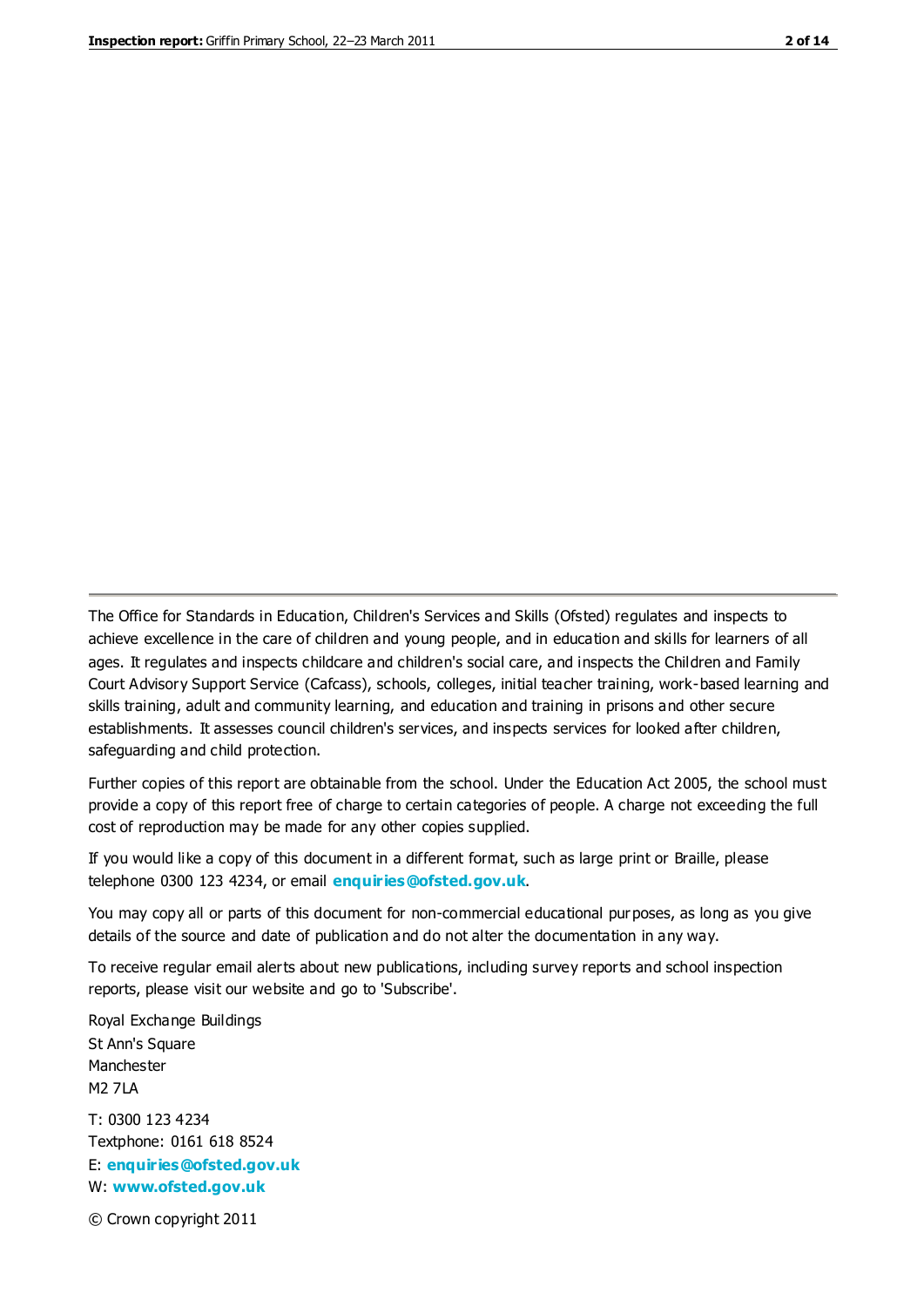# **Introduction**

This inspection was carried out by three additional inspectors. The inspectors visited 21 lessons and observed 13 teachers. The inspectors held meetings with members of the governing body, the staff and groups of pupils. They observed the school's work and looked at a range of documentation, including policies, the school improvement plan and pupils' progress and attainment data. The inspection team analysed 22 completed questionnaires from parents and carers, as well as questionnaires completed by pupils and staff.

The inspection team reviewed many aspects of the school's work. It looked in detail at a number of key areas.

- The progress pupils of all abilities make throughout the school, particularly in writing.
- The pupils' attendance and punctuality.
- The contribution of all leaders and managers to school improvement.

# **Information about the school**

The school is larger than the average primary school. The majority of pupils are from White British backgrounds. The proportion of pupils known to be eligible for free school meals is well above average. The percentage of pupils with special educational needs and/or disabilities is also higher than usual. The school has achieved Healthy School status, Activemark and Enterprise awards and the Basic Skills Quality Mark.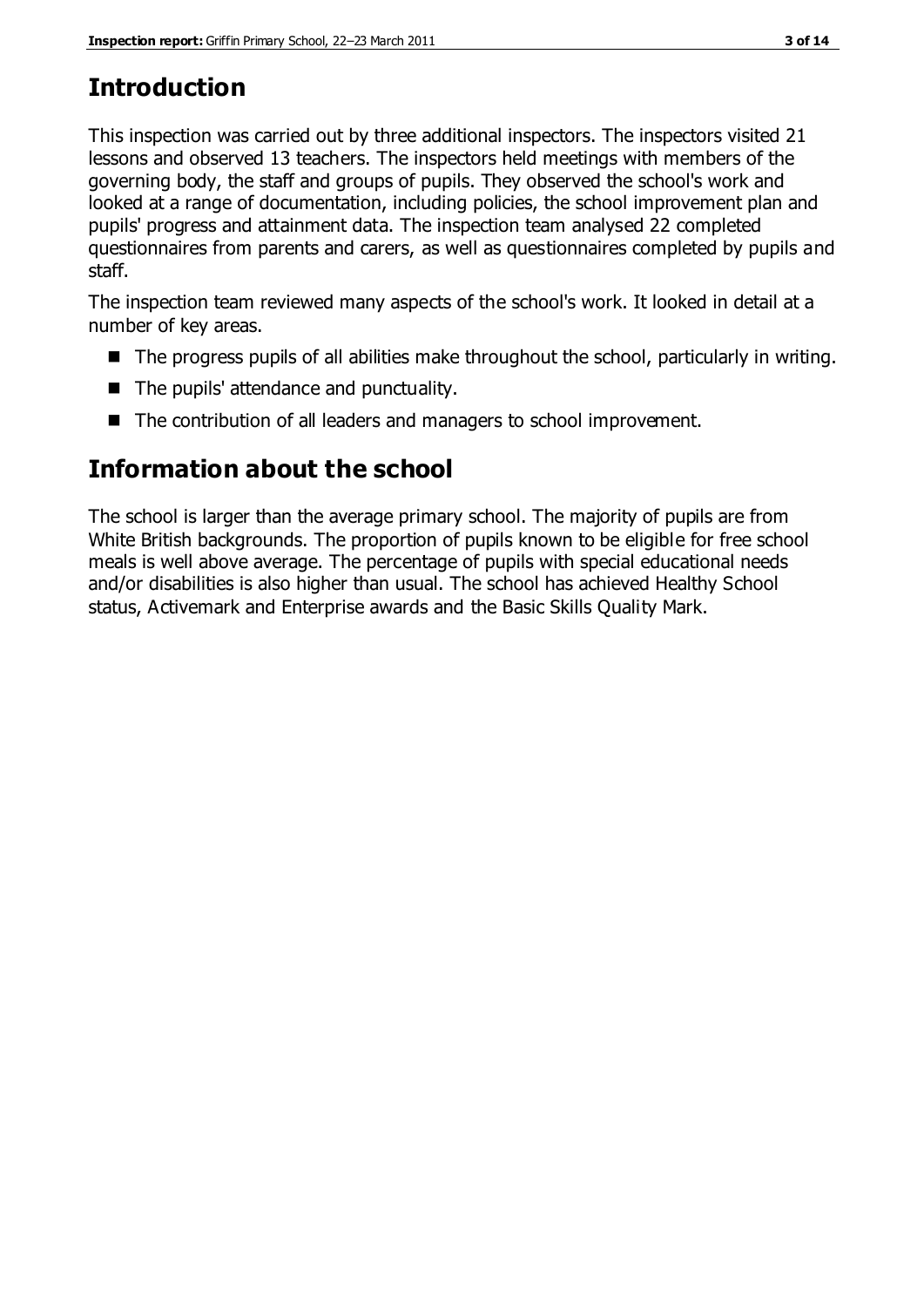## **Inspection judgements**

| Overall effectiveness: how good is the school? |  |
|------------------------------------------------|--|
|------------------------------------------------|--|

#### **The school's capacity for sustained improvement 2**

#### **Main findings**

This is a good school. Pupils of all abilities, including those with special educational needs and/or disabilities, progress well as a result of good teaching and a creative and practical curriculum. The good care, guidance and support the school provides ensures that pupils, including the most vulnerable, are well prepared for learning. The clear-sighted leadership of the headteacher, with strong support from her deputy headteacher and middle leaders, ensures that the quality of self-evaluation is largely accurate. However, occasionally, procedures to monitor and improve the quality of teaching and learning are too narrowly focused. The governing body is well informed and increasingly provides challenge and support to the school. The effective provision and good outcomes for pupils show that the school is well placed to continue to improve.

Pupils of all abilities make good progress because most lessons are generally exciting and challenging. They leave Year 6 with attainment which is broadly average overall in English and mathematics. The school is particularly successful at helping less able pupils reach challenging targets. Occasionally, however, the progress pupils make is limited by inconsistencies in the quality of teaching. Pupils feel safe and behave well. They are friendly and welcoming. Pupils have a good understanding of how to live healthily and a strong commitment to sport and exercise. Pupils make a good contribution to the community through their involvement in the Children's University and the work of the school council.

The quality of teaching and learning is good overall. Teachers make good use of innovative links between subjects to motivate and engage pupils. Teaching assistants make a good contribution to the effectiveness of teaching. In a few lessons, teachers do not provide enough pace and challenge for pupils to make the best possible progress. Teachers generally make good use of marking and feedback, although occasionally pupils are not given enough guidance to help them improve their own work. The lively and imaginative curriculum leads to many examples of good quality work in subjects such as art and design, information and communication technology (ICT), history and science. Robust procedures to keep pupils safe and to break down any barriers to learning contribute to the effective care, guidance and support the school provides. 'The interaction between teachers and parents is excellent and helps them carry on learning at home. Everyone's happy,' reflects the views of parents and carers.

## **What does the school need to do to improve further?**

- Hasten pupils' progress in order to raise attainment further by:
	- $-$  raising the quality of teaching more consistently to that of the best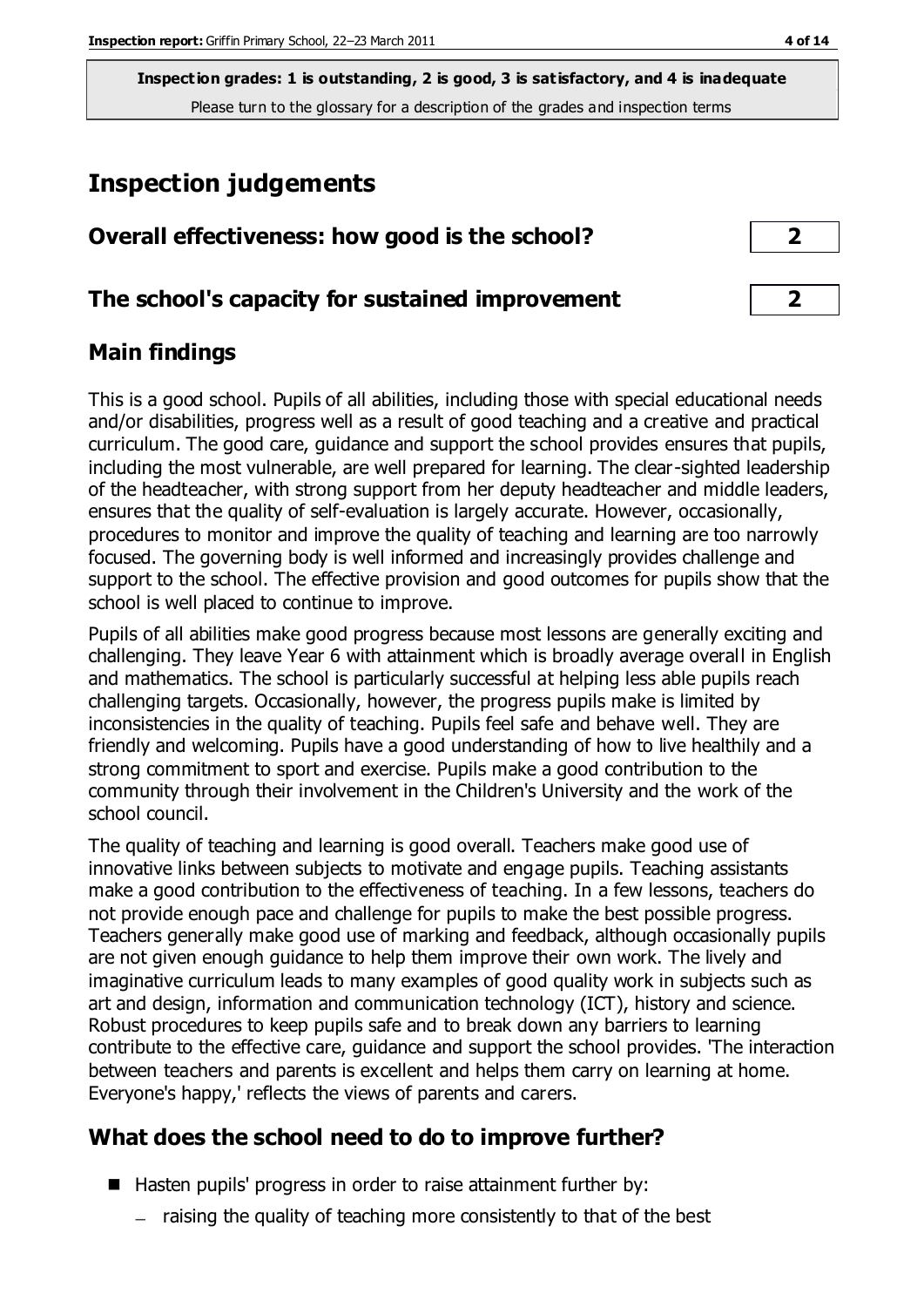- $-$  ensuring marking and feedback to pupils enables them to improve their own work and move quickly to the next steps in their learning.
- Improve the effectiveness of monitoring and evaluation procedures to eradicate weaknesses in teaching and learning.

#### **Outcomes for individuals and groups of pupils 2**

Pupils of all abilities take pride in their work and present it well. They enjoy learning and are keen to achieve well. Pupils work well collaboratively, share ideas and solve problems together. They speak purposefully about their work and plan and organise their ideas. This makes a strong contribution to their personal development and the good progress they make in all subjects. They enjoy using ICT to research and present their ideas. This makes a good contribution to their skills for future learning. Children start the Early Years Foundation Stage with skills well below those typically expected for their age and especially low for communication and reasoning. By Year 6, pupils' attainment in reading and mathematics is average. They are below average in writing but improving well through a strong focus on basic handwriting and spelling skills. This is reflected in the results of National Curriculum tests and teachers' assessments. The more-able pupils make good progress because the curriculum allows pupils to use and apply their skills independently. However, some inconsistencies in the quality of teaching and the use of marking occasionally limit pupils of all abilities from making the fastest progress they can in English and mathematics. Attendance is broadly average and pupils are punctual. Pupils have an effective voice in school improvement through their school council and green team roles. They take significant responsibility for planning and organising fund-raising activities through the Enterprise scheme. They are reflective in response to thoughtprovoking assemblies and personal and social education lessons. As a result, they have a good understanding of social and moral issues, such as racial intolerance.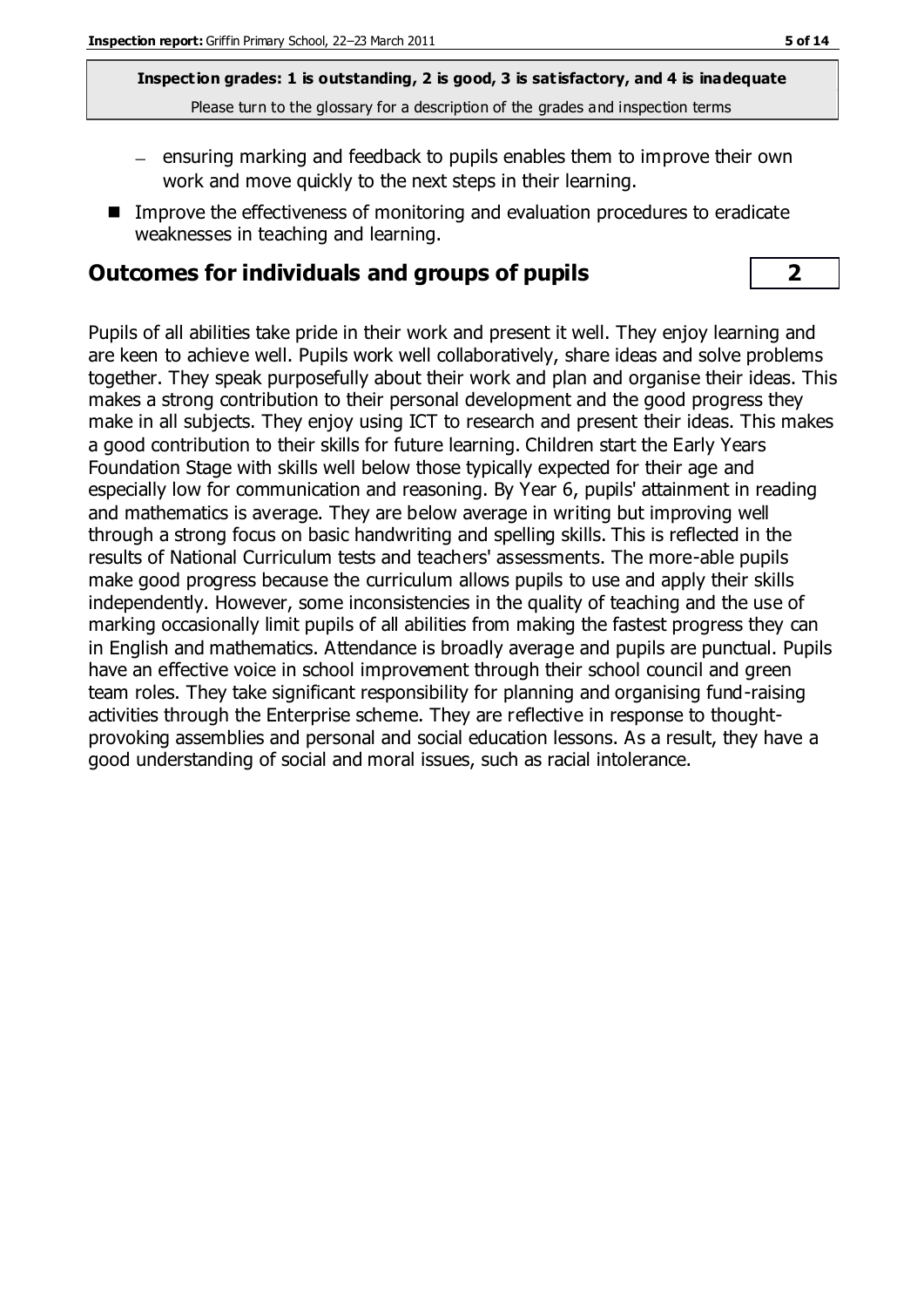# **Inspection grades: 1 is outstanding, 2 is good, 3 is satisfactory, and 4 is inadequate**

Please turn to the glossary for a description of the grades and inspection terms

#### These are the grades for pupils' outcomes

| Pupils' achievement and the extent to which they enjoy their learning                                                     | $\overline{2}$          |
|---------------------------------------------------------------------------------------------------------------------------|-------------------------|
| Taking into account:<br>Pupils' attainment <sup>1</sup>                                                                   | 3                       |
| The quality of pupils' learning and their progress                                                                        | $\mathcal{P}$           |
| The quality of learning for pupils with special educational needs and/or disabilities<br>and their progress               | 2                       |
| The extent to which pupils feel safe                                                                                      | $\mathbf{2}$            |
| Pupils' behaviour                                                                                                         | 2                       |
| The extent to which pupils adopt healthy lifestyles                                                                       | 2                       |
| The extent to which pupils contribute to the school and wider community                                                   | $\overline{2}$          |
| The extent to which pupils develop workplace and other skills that will contribute to<br>their future economic well-being | $\overline{\mathbf{2}}$ |
| Taking into account:<br>Pupils' attendance <sup>1</sup>                                                                   | 3                       |
| The extent of pupils' spiritual, moral, social and cultural development                                                   | $\overline{\mathbf{2}}$ |

<sup>1</sup> The grades for attainment and attendance are: 1 is high; 2 is above average; 3 is broadly average; and 4 is low

#### **How effective is the provision?**

The quality of teaching observed during the inspection ranged from satisfactory to outstanding. Teaching is good overall. Teachers' expectations are generally high and pupils strive hard to meet them. Teachers and teaching assistants work closely together to ensure pupils of all abilities make good progress. Detailed and sharply focused lesson plans largely ensure the needs of different groups of pupils are well met. In the best lessons, teachers challenge pupils to think through well-targeted questions and activities which are closely matched to individual needs. As a result, the quality of teaching and learning is good overall. On a few occasions, however, teachers expect pupils to be passive listeners for too long and the work set is not challenging enough. Most lessons are, however, exciting and fast paced; they are brought to life through the use of ICT, role play, problem-solving tasks, competitions and games. Good quality marking and feedback often help pupils improve their own work. This has helped to raise standards in writing. However, on a few occasions teachers tell pupils what they already know rather than highlight what they need to do to reach the next step in their learning.

Well-planned programmes of work in literacy and numeracy, such as 'Every Child a Writer,' are increasingly driving attainment higher. Imaginative themes and visits make learning relevant and stimulating. The use of ICT as a tool for learning in several subjects is developing well. Literacy and numeracy skills are carefully woven into other subjects. A wide range of visits are used well to stimulate learning and deepen understanding. Strong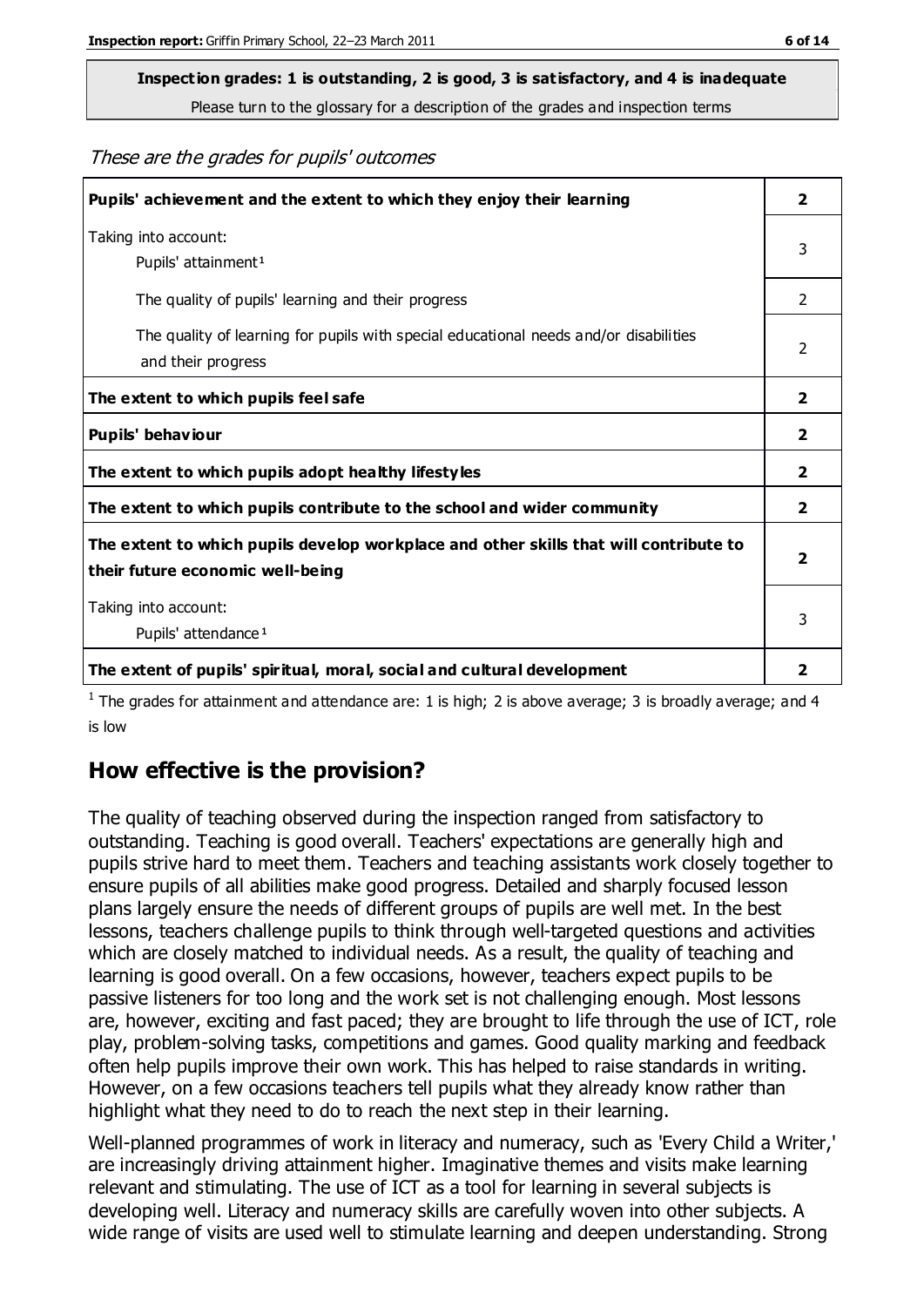creative partnerships with other educational establishments, such as universities and neighbouring schools, contribute to exciting learning in many subjects. Parents and carers make a good contribution to pupils' learning through their involvement in starter work sessions and homework projects.

There are rigorous and effective procedures to keep pupils safe and promote better attendance and behaviour. The school has good systems to support the many vulnerable pupils and their families, for example, through the effective work of the special educational needs coordinator and the learning link worker. This work is successful in significantly breaking down barriers to learning such as difficulties in getting to school on time. The school provides a good range of information on pupils' progress and gives parents and carers regular and useful guidance on ways to support their children's future learning.

These are the grades for the quality of provision

| The quality of teaching                                                                                    |  |
|------------------------------------------------------------------------------------------------------------|--|
| Taking into account:<br>The use of assessment to support learning                                          |  |
| The extent to which the curriculum meets pupils' needs, including, where relevant,<br>through partnerships |  |
| The effectiveness of care, guidance and support                                                            |  |

## **How effective are leadership and management?**

Leadership and management are good overall. The headteacher has created a climate in which all staff contribute well to the evaluation of the school's outcomes and provision. There are good systems for delegating responsibility and ensuring staff are trained well for fulfilling their roles. Although some senior leaders are new to their roles and still becoming fully established, they work well as a team to bring about change. Staff morale is high as a result. Equality of opportunity is good. The school is inclusive and promotes an understanding of diversity well. The monitoring of teaching is sometimes too narrowly focused on specific areas for whole-school development and, as a result, does not always clearly identify areas for improvement. The school recognises the need to further embed the best practice, to iron out the few inconsistencies in the quality of teaching and boost pupils' learning and progress still further.

The school makes good use of its partnerships with the local authority and with other schools to ensure that the challenging and realistic targets set for improvement are achieved well. The headteacher and other staff, such as the Early Years Foundation Stage leader, take strategic roles in wider educational developments such as the Children's University which have a positive impact on all the school offers. Several members of the governing body are new to the role but are building effectively on procedures to monitor, support and challenge the school. Robust policies and thorough record keeping contribute to good quality procedures for safeguarding. Community cohesion is good; the school plays a central role in local events, especially through work with the church, charity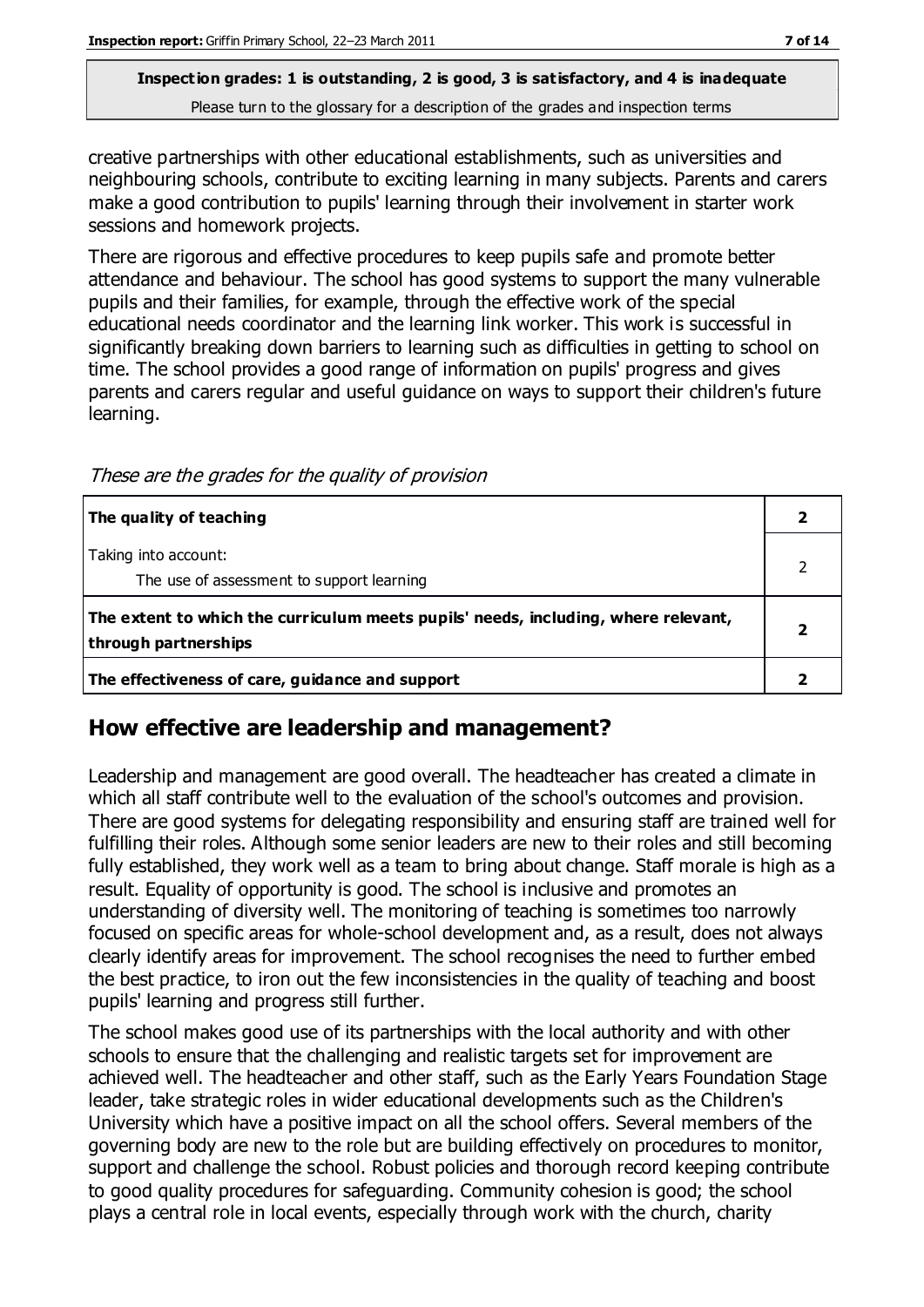activities, and links with schools in different social and economic circumstances, both nationally and globally.

|  | These are the grades for leadership and management |
|--|----------------------------------------------------|
|--|----------------------------------------------------|

| The effectiveness of leadership and management in embedding ambition and driving<br><i>improvement</i>                                                           | 2              |
|------------------------------------------------------------------------------------------------------------------------------------------------------------------|----------------|
| Taking into account:<br>The leadership and management of teaching and learning                                                                                   | 2              |
| The effectiveness of the governing body in challenging and supporting the<br>school so that weaknesses are tackled decisively and statutory responsibilities met | 2              |
| The effectiveness of the school's engagement with parents and carers                                                                                             | $\overline{2}$ |
| The effectiveness of partnerships in promoting learning and well-being                                                                                           | $\overline{2}$ |
| The effectiveness with which the school promotes equality of opportunity and tackles<br>discrimination                                                           | 2              |
| The effectiveness of safeguarding procedures                                                                                                                     | $\overline{2}$ |
| The effectiveness with which the school promotes community cohesion                                                                                              | 2              |
| The effectiveness with which the school deploys resources to achieve value for money                                                                             | 2              |

## **Early Years Foundation Stage**

Children start school with skills which are generally well below those typical for their age. They are particularly low for reasoning, communication and literacy. Children of all abilities, including those with special educational needs and/or disabilities, make good progress. By the time they start Year 1, attainment is below but increasingly close to average overall. There are very good induction systems to support children and to settle them quickly into the Nursery class. Good links with parents and carers contribute to the smooth start children make. Children feel safe and are supported by robust welfare arrangements. The quality of teaching and use of assessment are good overall. There are excellent systems to share information on children's progress with parents and carers. There are imaginative programmes, with opportunities for fun, to help children make progress in early reading and writing. The strong emphasis on developing children's confidence and social skills prepares them well for future learning.

There is a good balance between adult-led activities and those that children can choose for themselves, both indoors and out, which contributes well to all areas of learning. However, a few of the resources used, particularly those outside, are not stimulating and engaging enough. Children and staff make good use of a wide range of ICT resources to develop basic skills and learn more about the world around them. The Early Years Foundation Stage leader and her staff know the strengths and weaknesses well of the provision and monitor its impact on outcomes. As a result, the Early Years Foundation Stage is well placed to continue to improve.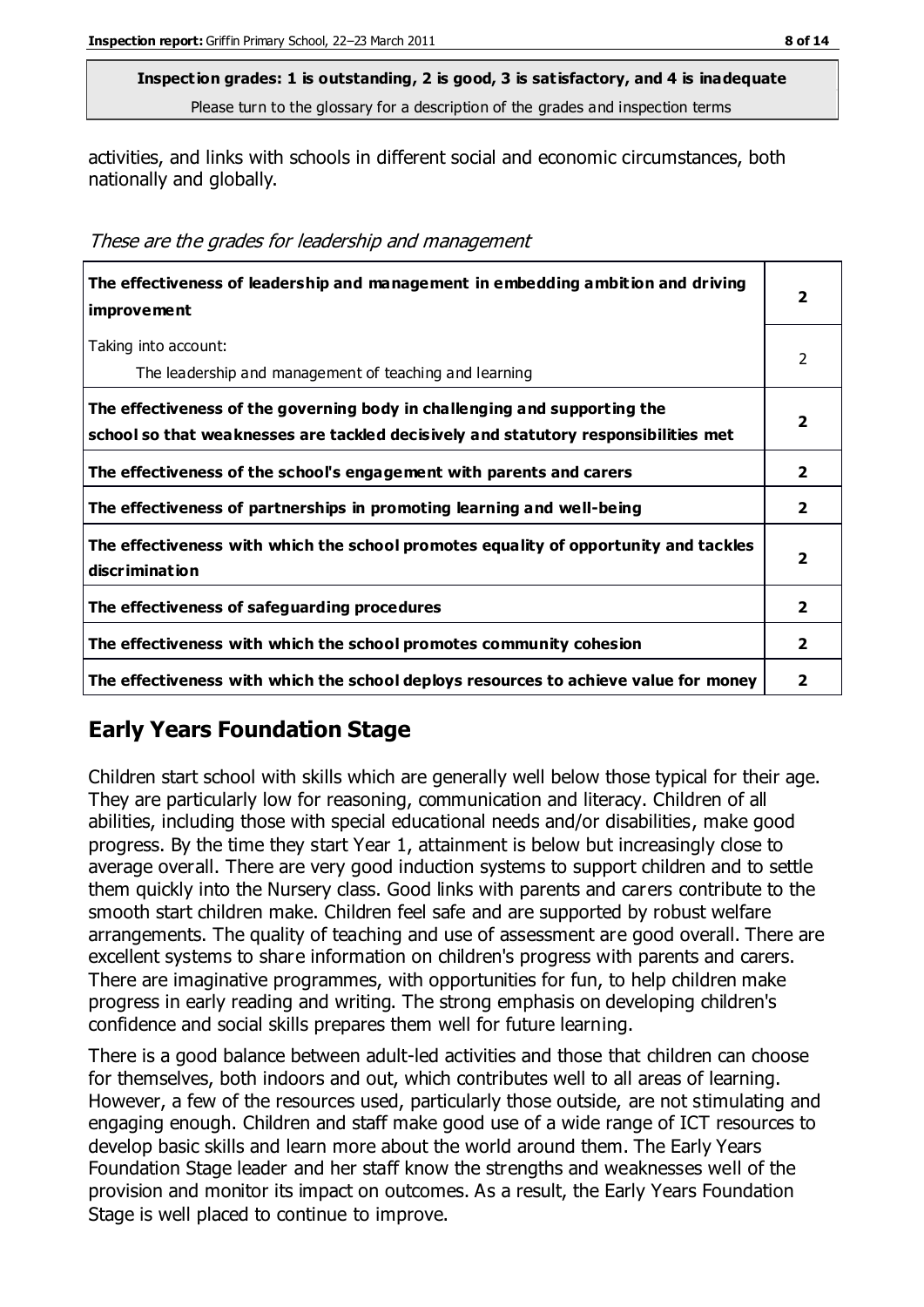**Inspection grades: 1 is outstanding, 2 is good, 3 is satisfactory, and 4 is inadequate**

Please turn to the glossary for a description of the grades and inspection terms

These are the grades for the Early Years Foundation Stage

| Overall effectiveness of the Early Years Foundation Stage                             |  |
|---------------------------------------------------------------------------------------|--|
| Taking into account:<br>Outcomes for children in the Early Years Foundation Stage     |  |
| The quality of provision in the Early Years Foundation Stage                          |  |
| The effectiveness of leadership and management of the Early Years Foundation<br>Stage |  |

## **Views of parents and carers**

Fewer parents and carers than usual responded to the questionnaire. The majority are supportive of the school and proud of the education their children receive. A small minority of parents and carers feel that the school does not take account of their suggestions and that leadership and management is not effective. The inspection team investigated these opinions. The views of the parents and carers are reflected in the findings of the inspection because virtually all aspects of its work, including the leadership and management are good compared with other schools.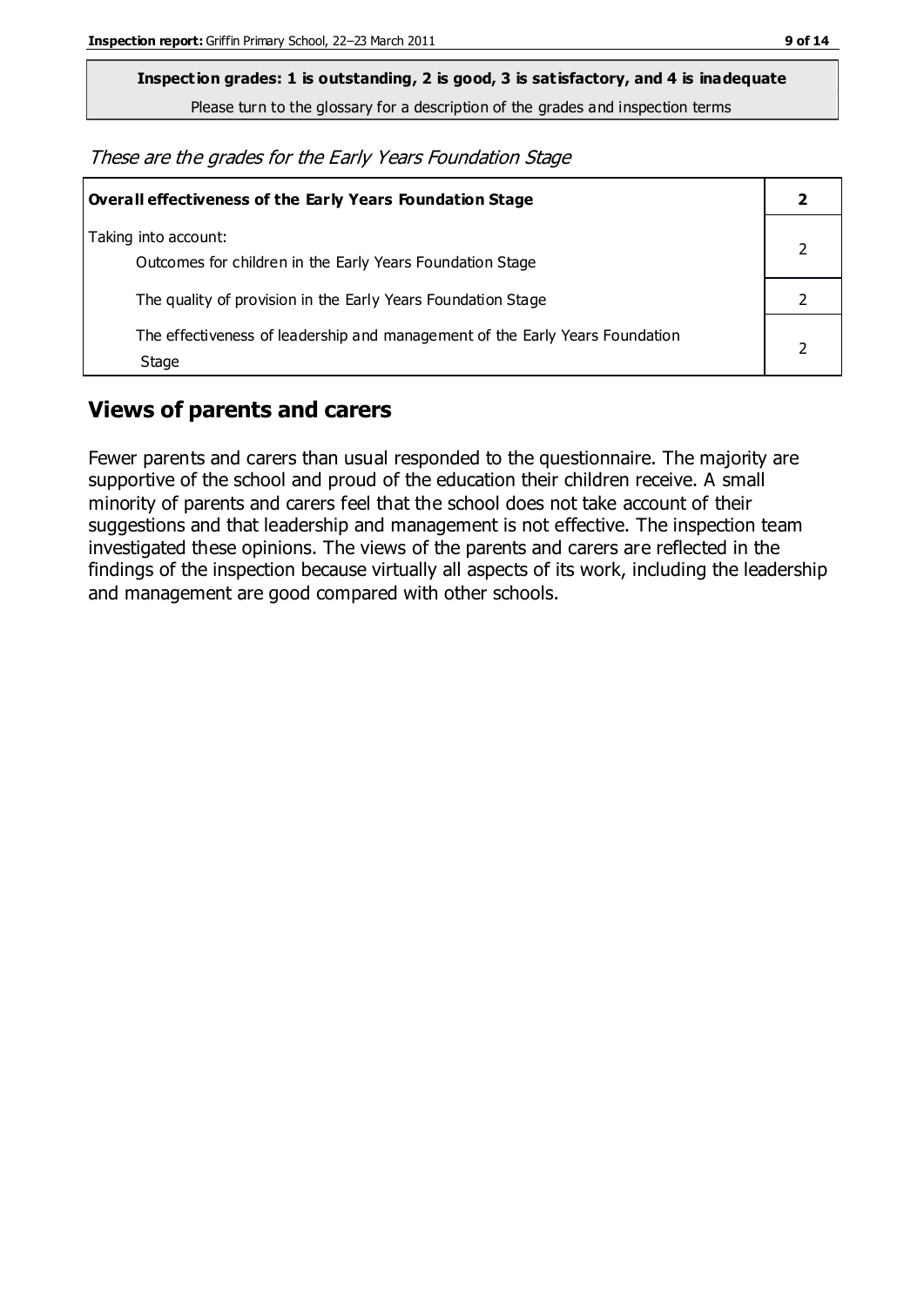#### **Responses from parents and carers to Ofsted's questionnaire**

Ofsted invited all the registered parents and carers of pupils registered at Griffin Primary School to complete a questionnaire about their views of the school.

In the questionnaire, parents and carers were asked to record how strongly they agreed with 13 statements about the school.

The inspection team received 22 completed questionnaires by the end of the on-site inspection. In total, there are 329 pupils registered at the school.

| <b>Statements</b>                                                                                                                                                                                                                                       | <b>Strongly</b><br>agree |               | <b>Agree</b> |               | <b>Disagree</b> |               | <b>Strongly</b><br>disagree |               |
|---------------------------------------------------------------------------------------------------------------------------------------------------------------------------------------------------------------------------------------------------------|--------------------------|---------------|--------------|---------------|-----------------|---------------|-----------------------------|---------------|
|                                                                                                                                                                                                                                                         | <b>Total</b>             | $\frac{1}{2}$ | <b>Total</b> | $\frac{1}{2}$ | <b>Total</b>    | $\frac{1}{2}$ | <b>Total</b>                | $\frac{1}{2}$ |
| My child enjoys school                                                                                                                                                                                                                                  | 10                       | 45            | 11           | 50            | $\mathbf{1}$    | 5             | $\mathbf 0$                 | $\mathbf 0$   |
| The school keeps my child<br>safe                                                                                                                                                                                                                       | 10                       | 45            | 10           | 45            | $\mathbf{1}$    | 5             | 0                           | $\mathbf 0$   |
| My school informs me about<br>my child's progress                                                                                                                                                                                                       | 11                       | 50            | 11           | 50            | 0               | 0             | $\mathbf 0$                 | $\mathbf 0$   |
| My child is making enough<br>progress at this school                                                                                                                                                                                                    | 11                       | 50            | 11           | 50            | 0               | 0             | $\mathbf 0$                 | $\mathbf 0$   |
| The teaching is good at this<br>school                                                                                                                                                                                                                  | 13                       | 59            | 9            | 41            | 0               | 0             | $\mathbf 0$                 | $\mathbf 0$   |
| The school helps me to<br>support my child's learning                                                                                                                                                                                                   | 9                        | 41            | 12           | 55            | 0               | 0             | 0                           | $\mathbf 0$   |
| The school helps my child to<br>have a healthy lifestyle                                                                                                                                                                                                | $\overline{7}$           | 32            | 15           | 68            | 0               | 0             | $\mathbf 0$                 | $\mathbf 0$   |
| The school makes sure that<br>my child is well prepared for<br>the future (for example<br>changing year group,<br>changing school, and for<br>children who are finishing<br>school, entering further or<br>higher education, or entering<br>employment) | $\overline{4}$           | 18            | 11           | 50            | $\mathbf{1}$    | 5             | $\mathbf{1}$                | 5             |
| The school meets my child's<br>particular needs                                                                                                                                                                                                         | 9                        | 41            | 10           | 45            | $\mathbf{1}$    | 5             | 1                           | 5             |
| The school deals effectively<br>with unacceptable behaviour                                                                                                                                                                                             | $\overline{7}$           | 32            | 12           | 55            | $\overline{2}$  | 9             | $\mathbf 0$                 | 0             |
| The school takes account of<br>my suggestions and concerns                                                                                                                                                                                              | 5                        | 23            | 11           | 50            | $\overline{2}$  | 9             | $\mathcal{P}$               | 9             |
| The school is led and<br>managed effectively                                                                                                                                                                                                            | 5                        | 23            | 13           | 59            | 3               | 14            | $\mathbf{1}$                | 5             |
| Overall, I am happy with my<br>child's experience at this<br>school                                                                                                                                                                                     | 12                       | 55            | 8            | 36            | $\mathbf{1}$    | 5             | $\mathbf 0$                 | $\mathbf 0$   |

The table above summarises the responses that parents and carers made to each statement. The percentages indicate the proportion of parents and carers giving that response out of the total number of completed questionnaires. Where one or more parents and carers chose not to answer a particular question, the percentages will not add up to 100%.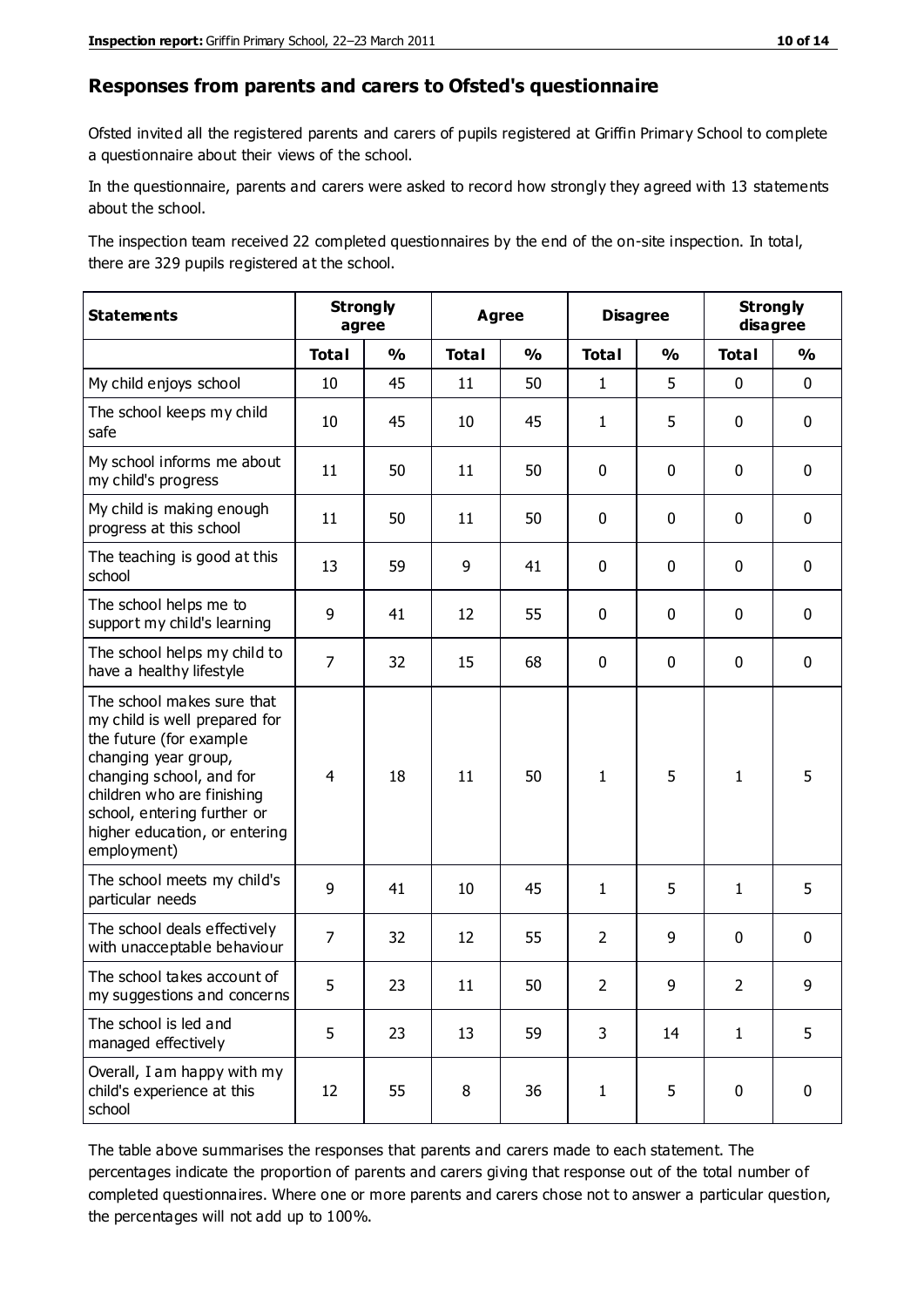## **Glossary**

| Grade   | <b>Judgement</b> | <b>Description</b>                                                                                                                                                                                                            |
|---------|------------------|-------------------------------------------------------------------------------------------------------------------------------------------------------------------------------------------------------------------------------|
| Grade 1 | Outstanding      | These features are highly effective. An outstanding school<br>provides exceptionally well for all its pupils' needs.                                                                                                          |
| Grade 2 | Good             | These are very positive features of a school. A school that<br>is good is serving its pupils well.                                                                                                                            |
| Grade 3 | Satisfactory     | These features are of reasonable quality. A satisfactory<br>school is providing adequately for its pupils.                                                                                                                    |
| Grade 4 | Inadequate       | These features are not of an acceptable standard. An<br>inadequate school needs to make significant improvement<br>in order to meet the needs of its pupils. Ofsted inspectors<br>will make further visits until it improves. |

#### **What inspection judgements mean**

#### **Overall effectiveness of schools**

|                       | Overall effectiveness judgement (percentage of schools) |      |                     |                   |
|-----------------------|---------------------------------------------------------|------|---------------------|-------------------|
| <b>Type of school</b> | <b>Outstanding</b>                                      | Good | <b>Satisfactory</b> | <b>Inadequate</b> |
| Nursery schools       | 59                                                      | 35   | 3                   | 3                 |
| Primary schools       | 9                                                       | 44   | 39                  | 7                 |
| Secondary schools     | 13                                                      | 36   | 41                  | 11                |
| Sixth forms           | 15                                                      | 39   | 43                  | 3                 |
| Special schools       | 35                                                      | 43   | 17                  | 5                 |
| Pupil referral units  | 21                                                      | 42   | 29                  | 9                 |
| All schools           | 13                                                      | 43   | 37                  | 8                 |

New school inspection arrangements were introduced on 1 September 2009. This means that inspectors now make some additional judgements that were not made previously.

The data in the table above are for the period 1 September 2009 to 31 August 2010 and are consistent with the latest published official statistics about maintained school inspec tion outcomes (see **[www.ofsted.gov.uk](http://www.ofsted.gov.uk/)**).

The sample of schools inspected during 2009/10 was not representative of all schools nationally, as weaker schools are inspected more frequently than good or outstanding schools.

Percentages are rounded and do not always add exactly to 100.

Sixth form figures reflect the judgements made for the overall effectiveness of the sixth form in secondary schools, special schools and pupil referral units.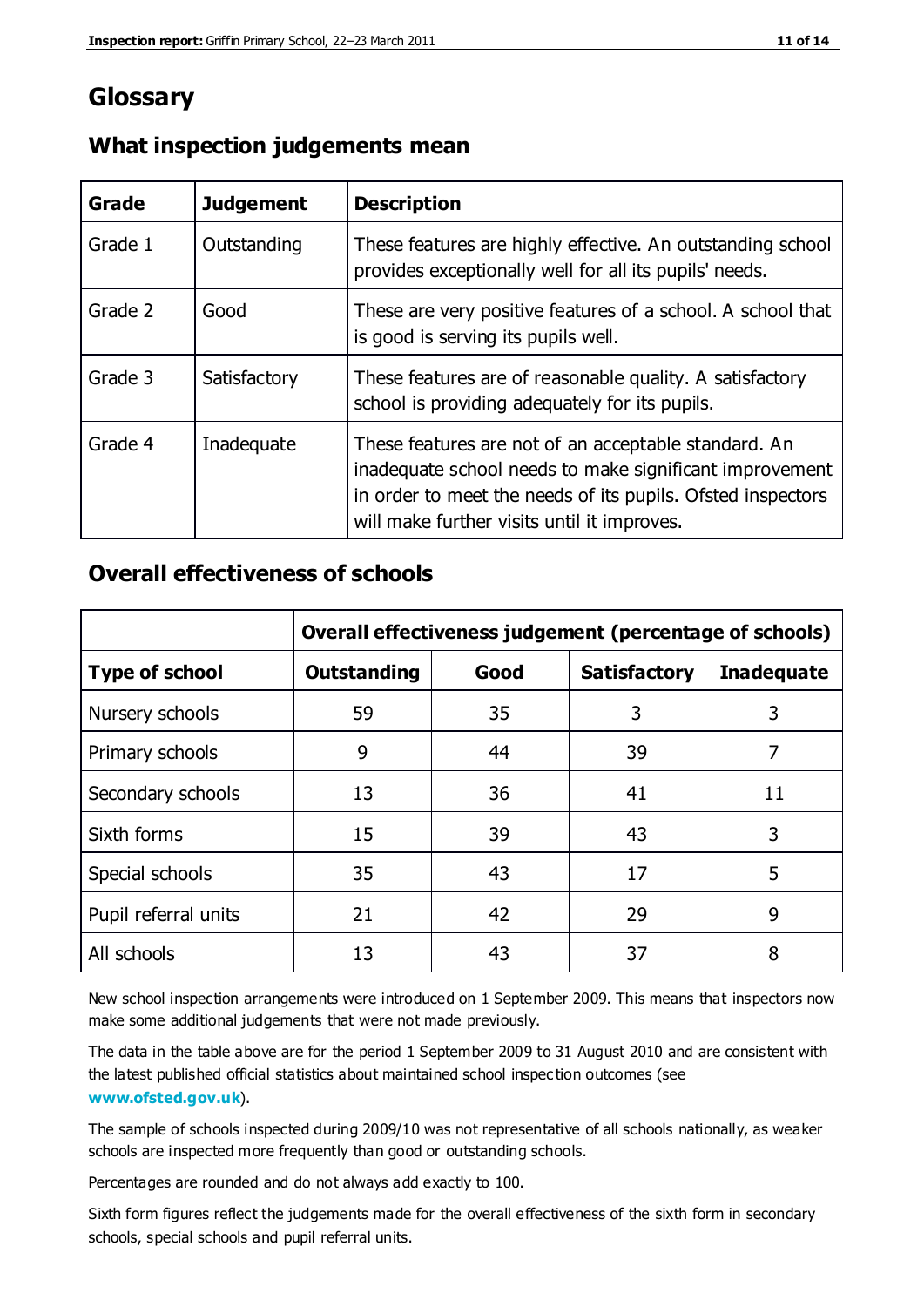## **Common terminology used by inspectors**

| Achievement:               | the progress and success of a pupil in their learning,<br>development or training.                                                                                                                                                          |  |  |
|----------------------------|---------------------------------------------------------------------------------------------------------------------------------------------------------------------------------------------------------------------------------------------|--|--|
| Attainment:                | the standard of the pupils' work shown by test and<br>examination results and in lessons.                                                                                                                                                   |  |  |
| Capacity to improve:       | the proven ability of the school to continue<br>improving. Inspectors base this judgement on what<br>the school has accomplished so far and on the quality<br>of its systems to maintain improvement.                                       |  |  |
| Leadership and management: | the contribution of all the staff with responsibilities,<br>not just the headteacher, to identifying priorities,<br>directing and motivating staff and running the school.                                                                  |  |  |
| Learning:                  | how well pupils acquire knowledge, develop their<br>understanding, learn and practise skills and are<br>developing their competence as learners.                                                                                            |  |  |
| Overall effectiveness:     | inspectors form a judgement on a school's overall<br>effectiveness based on the findings from their<br>inspection of the school. The following judgements,<br>in particular, influence what the overall effectiveness<br>judgement will be. |  |  |
|                            | The school's capacity for sustained<br>improvement.                                                                                                                                                                                         |  |  |
|                            | Outcomes for individuals and groups of pupils.                                                                                                                                                                                              |  |  |
|                            | The quality of teaching.                                                                                                                                                                                                                    |  |  |
|                            | The extent to which the curriculum meets<br>pupils' needs, including, where relevant,<br>through partnerships.                                                                                                                              |  |  |
|                            | The effectiveness of care, guidance and<br>support.                                                                                                                                                                                         |  |  |
| Progress:                  | the rate at which pupils are learning in lessons and<br>over longer periods of time. It is often measured by<br>comparing the pupils' attainment at the end of a key                                                                        |  |  |

stage with their attainment when they started.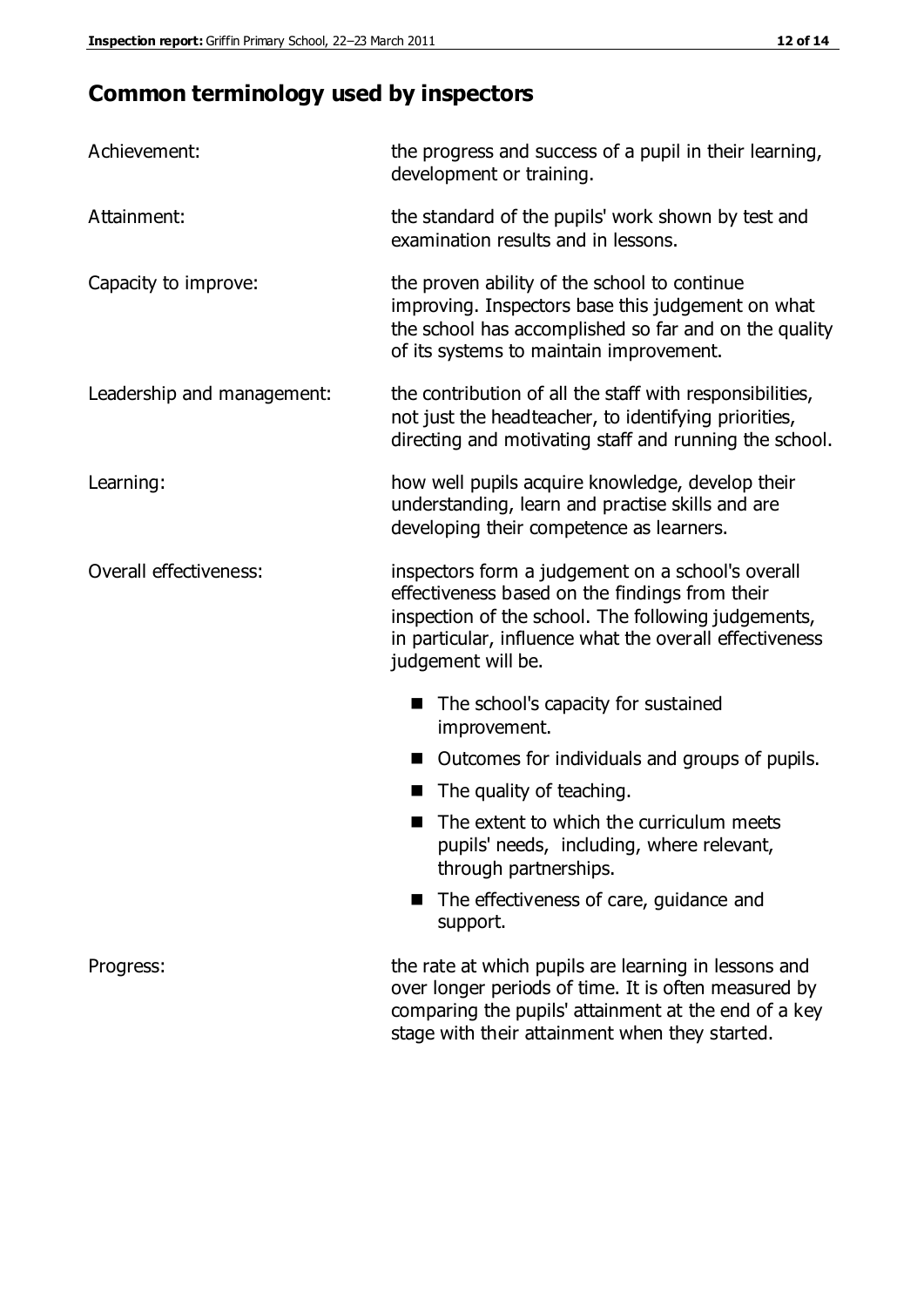#### **This letter is provided for the school, parents and carers to share with their children. It describes Ofsted's main findings from the inspection of their school.**

24 March 2011

#### Dear Pupils

#### **Inspection of Griffin Primary School, Hull, HU9 4JL**

Thank you for the friendly welcome you gave the inspectors when we visited your

school this week. We very much enjoyed talking to you and seeing you in your lessons, assemblies and at playtime.

These are some of the things we found out about your school.

- You go to a good school.
- You feel safe and behave well.
- Your involvement in school life through the school council, the green team and many other responsibilities is good.
- You enjoy your school work because the teachers usually give you practical and fun things to do.
- You produce many exciting works of art and design.
- The school helps you keep fit and live healthily through regular exercises and nourishing school meals.
- You take pride in your work and reach average levels of attainment.
- Occasionally, you do not make as much progress as you could in lessons.
- Sometimes, there is not enough guidance in marking and feedback to help you improve your own work.

To help your school become even better, I have asked your headteacher and the governing body to:

- $\blacksquare$  make sure that all the work that is set helps you to make the best progress you can
- qive you more quidance to allow you to improve your own work.

You can help by always trying your best and continuing to enjoy school.

Yours sincerely

Andrew Clark Lead inspector